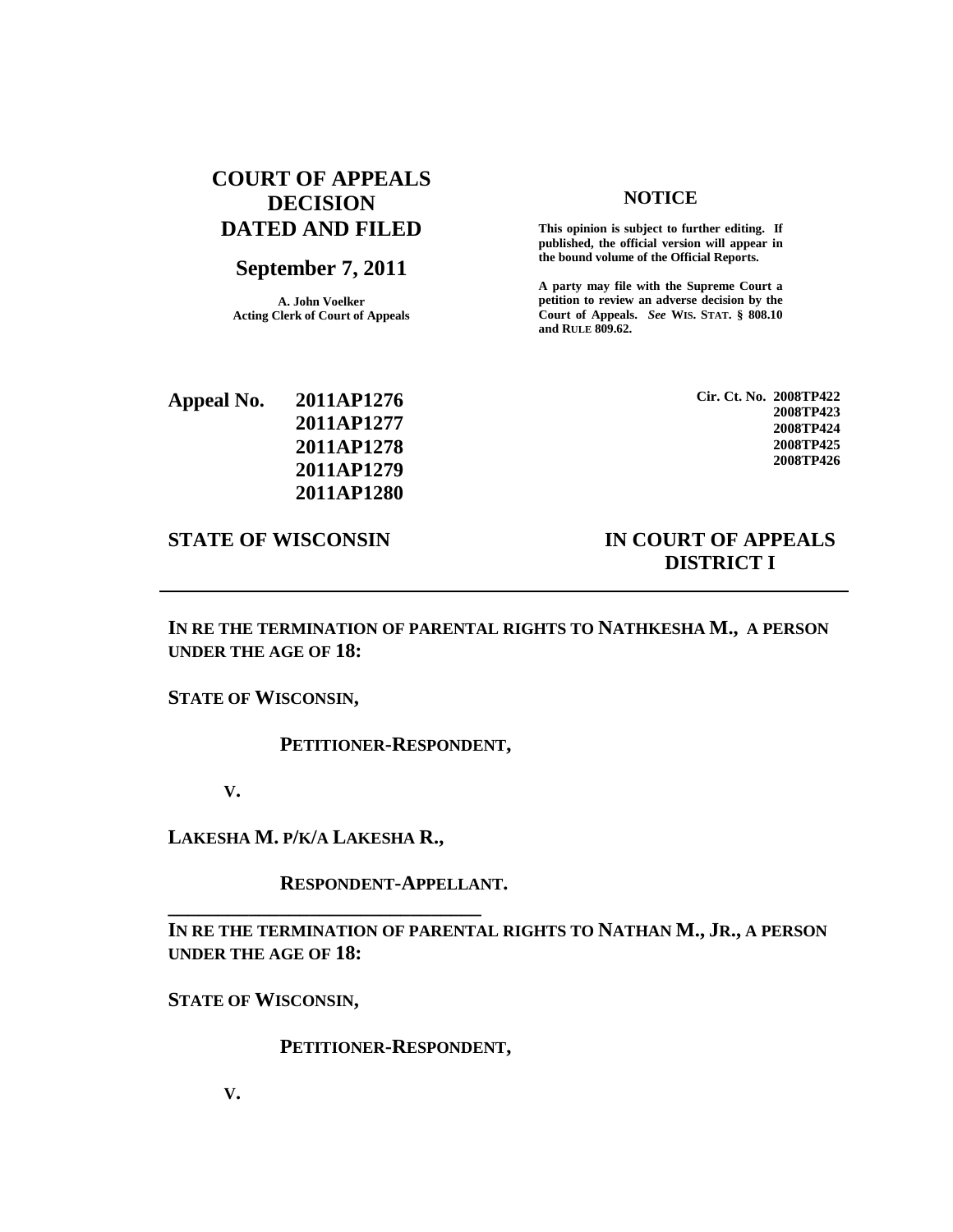Nos. 2011AP1276 2011AP1277 2011AP1278 2011AP1279 2011AP1280

**LAKESHA M. P/K/A LAKESHA R.,**

**\_\_\_\_\_\_\_\_\_\_\_\_\_\_\_\_\_\_\_\_\_\_\_\_\_\_\_\_\_\_\_**

**RESPONDENT-APPELLANT.**

**IN RE THE TERMINATION OF PARENTAL RIGHTS TO HASSAN M., A PERSON UNDER THE AGE OF 18:**

**STATE OF WISCONSIN,**

**PETITIONER-RESPONDENT,**

**V.**

**LAKESHA M. P/K/A LAKESHA R.,**

**\_\_\_\_\_\_\_\_\_\_\_\_\_\_\_\_\_\_\_\_\_\_\_\_\_\_\_\_\_**

**RESPONDENT-APPELLANT.**

**IN RE THE TERMINATION OF PARENTAL RIGHTS TO HASSADA M., A PERSON UNDER THE AGE OF 18:**

**STATE OF WISCONSIN,**

**PETITIONER-RESPONDENT,**

**V.**

**LAKESHA M. P/K/A LAKESHA R.,**

**\_\_\_\_\_\_\_\_\_\_\_\_\_\_\_\_\_\_\_\_\_\_\_\_\_\_\_\_\_\_**

**RESPONDENT-APPELLANT.**

**IN RE THE TERMINATION OF PARENTAL RIGHTS TO MATITUS M., A PERSON UNDER THE AGE OF 18:**

**STATE OF WISCONSIN,**

**PETITIONER-RESPONDENT,**

**V.**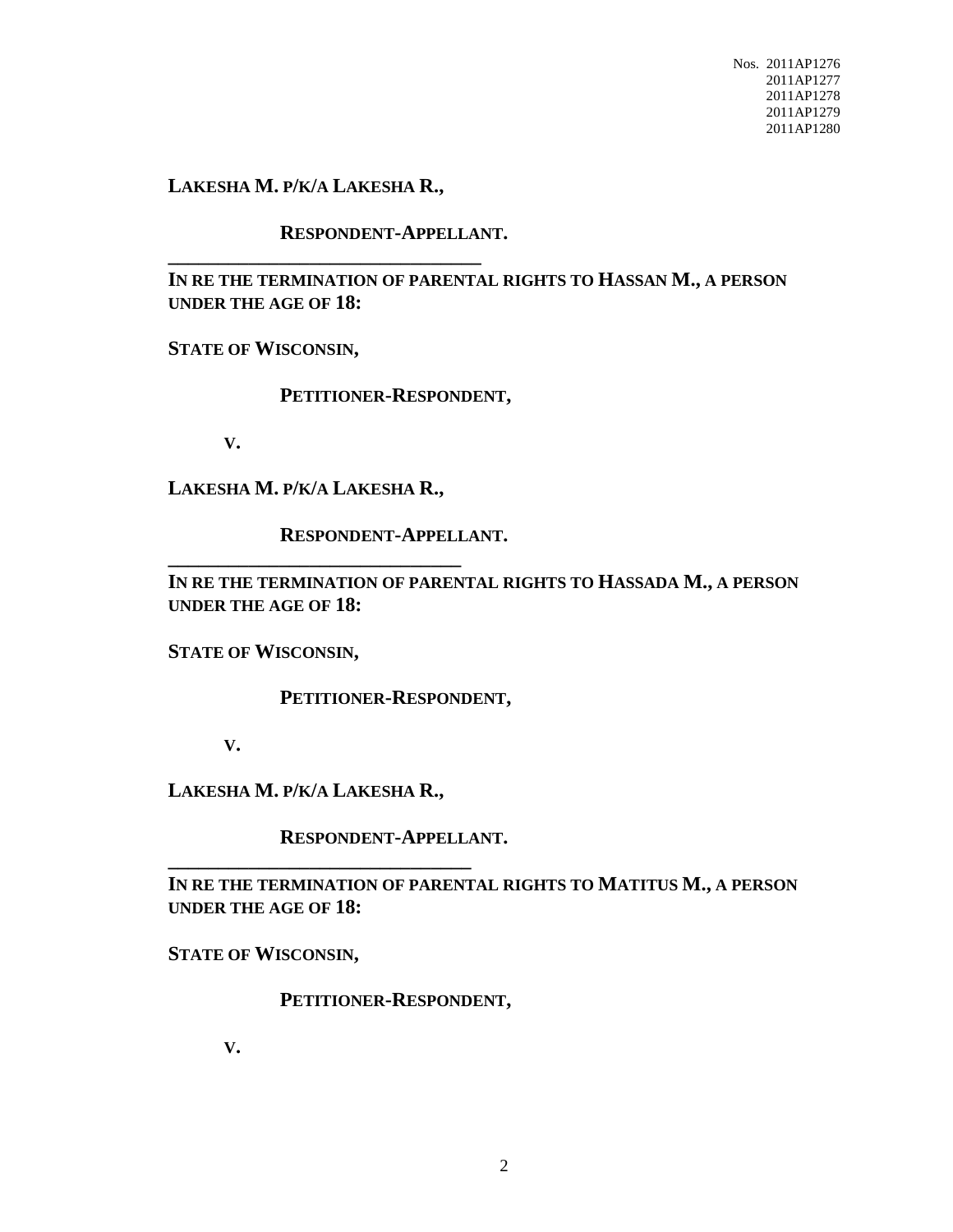**LAKESHA M. P/K/A LAKESHA R.,**

### **RESPONDENT-APPELLANT.**

APPEAL from orders of the circuit court for Milwaukee County: CHRISTOPHER R. FOLEY, Judge. *Affirmed*.

¶1 FINE, J. Lakesha R. appeals the orders terminating her parental rights to Nathkesha M., Nathan M., Hassan M., Hassada M., and Matitus M.<sup>1</sup> The only issue Lakesha R. raises on this appeal is whether the trial court complied with WIS. STAT.  $\S\S$  48.422(8) & 48.422(9)(a).<sup>2</sup> She contends that it did not and, accordingly, wants us to vacate the orders. We affirm.

¶2 Petitions to terminate Lakesha R.'s parental rights to the five children were filed in the name of the State of Wisconsin by the Milwaukee County District Attorney. As noted, Lakesha R.'s only complaint is premised on WIS. STAT.  $\S$ § 48.422(8) & 48.422(9)(a); she does not contend that the circuit

<sup>1</sup> The notices of appeal were initially designated as "no merit" appeals. *See* WIS. STAT. RULE 809.32. The appeals were changed to "merit" appeals by this court's order of July 12, 2011. The orders were entered by the Honorable Christopher R. Foley on global decision rendered by the Honorable Michael Malmstadt, reserve circuit court judge.

<sup>&</sup>lt;sup>2</sup> Lakesha R.'s main brief on this appeal only argued that the circuit court did not comply with WIS. STAT. § 48.422(8). Her reply brief, filed after the State and the guardian *ad litem* filed their briefs in response to Lakesha R.'s main brief, raises for the first time the circuit court's alleged error in not implementing WIS. STAT. § 48.422(9)(a). Although we generally do not consider matters raised for the first time in a reply brief because that prevents the respondents from answering a new argument, *see Richman v. Security Savings & Loan Ass'n*, 57 Wis. 2d 358, 361, 204 N.W.2d 511, 513 (1973), we will do so here. Further, although Lakesha R.'s reply brief cites § 48.422(9), she references only § 48.422(9)(a).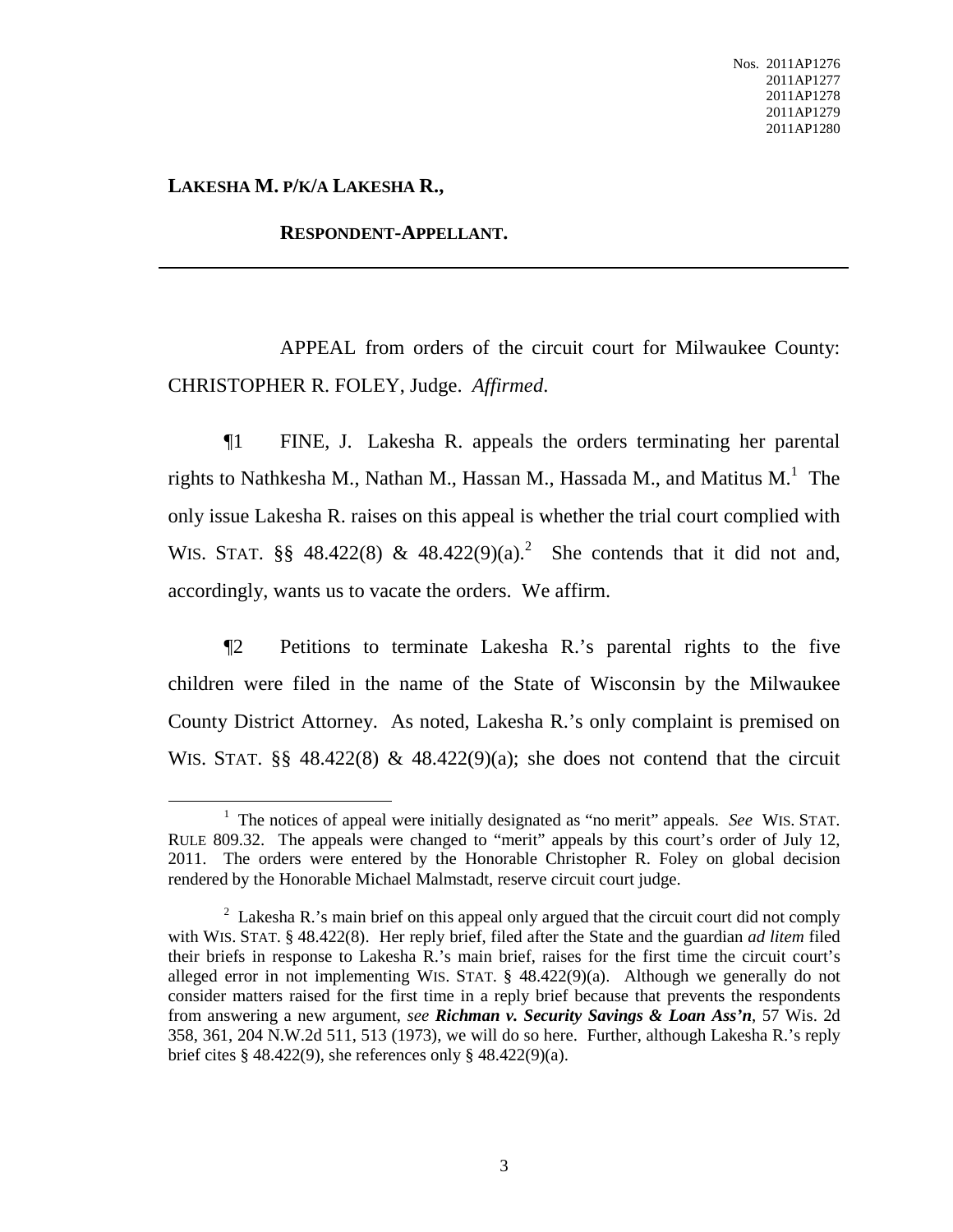court's finding that there were ample grounds to terminate her parental rights to the children was error or that it erroneously exercised its discretion in concluding that termination would be in the children's best interests.

¶3 The statutes to which Lakesha R. refers, WIS. STAT. §§ 48.422(8) & 48.422(9)(a), provide:

Section 48.422(8):

If the petition for termination of parental rights is filed by an agency enumerated in s. 48.069(1) or (2), the court shall order the agency to file a report with the court as provided in s. 48.425(1), except that, if the child is an Indian child, the court may order the agency or request the tribal child welfare department of the Indian child's tribe to file that report.<sup>3</sup>

(a) The social history of the child.

(am) A medical record of the child on a form provided by the department which shall include:

1. The medical and genetic history of the birth parents and any medical and genetic information furnished by the birth parents about the child's grandparents, aunts, uncles, brothers and sisters.

2. A report of any medical examination which either birth parent had within one year before the date of the petition.

(continued)

<sup>&</sup>lt;sup>3</sup> WISCONSIN STAT. § 48.425(1) reads:

**<sup>(1)</sup>** If the court orders an agency enumerated under s. 48.069(1) or (2) to file a report under s. 48.422(8) or 48.424(4)(b) or requests the tribal child welfare department of an Indian child's tribe to file such a report, the agency or tribal child welfare department, if that department consents, shall file a report with the court which shall include: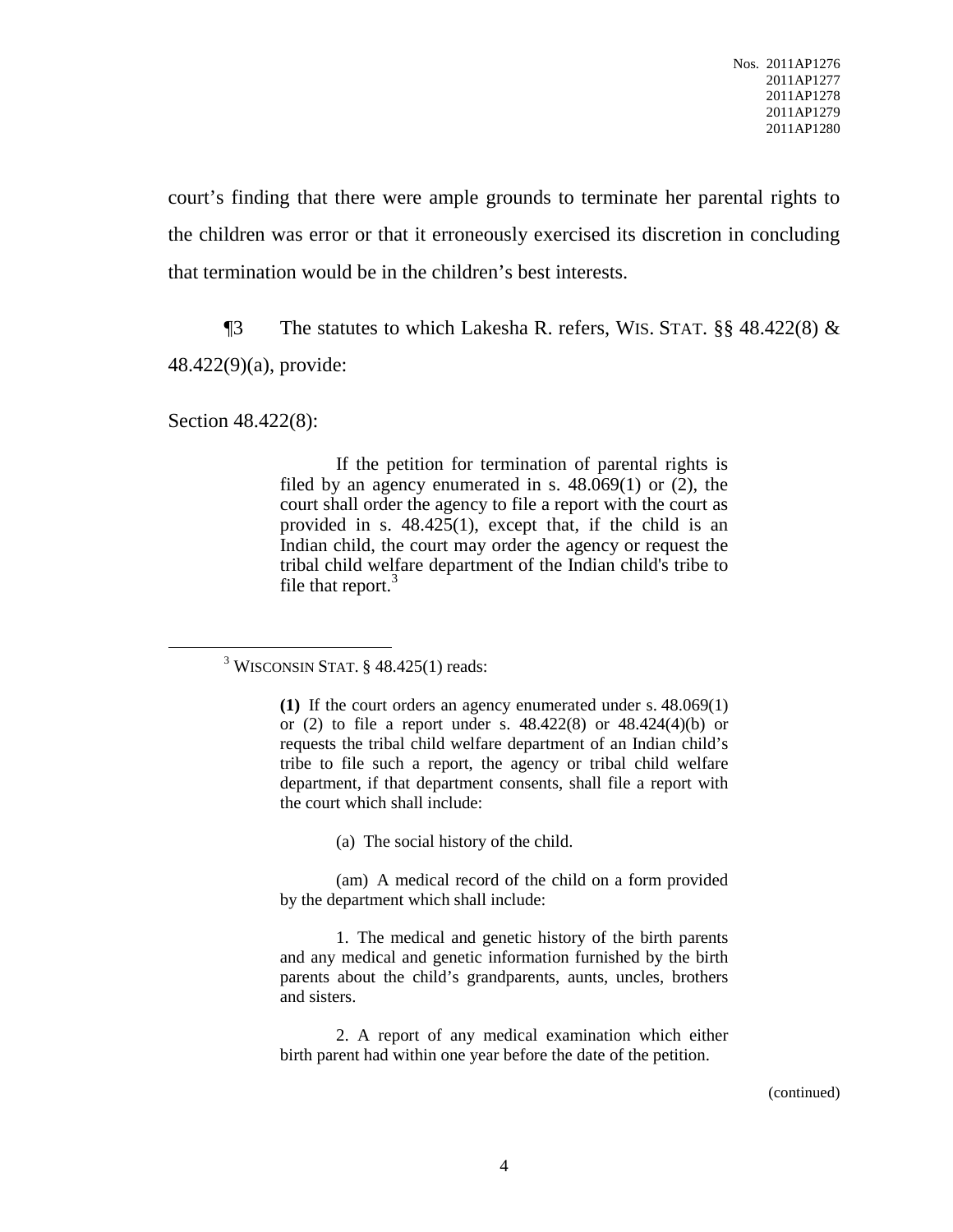3. A report describing the child's prenatal care and medical condition at birth.

4. The medical and genetic history of the child and any other relevant medical and genetic information.

(b) A statement of the facts supporting the need for termination.

(c) If the child has been previously adjudicated to be in need of protection and services, a statement of the steps the agency or person responsible for provision of services has taken to remedy the conditions responsible for court intervention and the parent's response to and cooperation with these services. If the child has been removed from the home, the report shall also include a statement of the reasons why the child cannot be returned safely to the family and the steps the person or agency has taken to effect this return. If a permanency plan has previously been prepared for the child, the report shall also include specific information showing that the agency primarily responsible for providing services to the child has made reasonable efforts to achieve the goal of the child's permanency plan, including, if appropriate, through an out-of-state placement.

(cm) If the petition is seeking the involuntary termination of parental rights to an Indian child, specific information showing that continued custody of the child by the parent or Indian custodian is likely to result in serious emotional or physical damage to the child under s.  $48.028(4)(e)1$ . and, if the Indian child has previously been adjudged to be in need of protection or services, specific information showing that active efforts under s. 48.028(4)(e)2. have been made to prevent the breakup of the Indian child's family and that those efforts have proved unsuccessful.

(d) A statement of other appropriate services, if any, which might allow the child to return safely to the home of the parent.

(e) A statement applying the standards and factors enumerated in s. 48.426(2) and (3) to the case before the court.

(f) If the report recommends that the parental rights of both of the child's parents or the child's only living or known

(continued)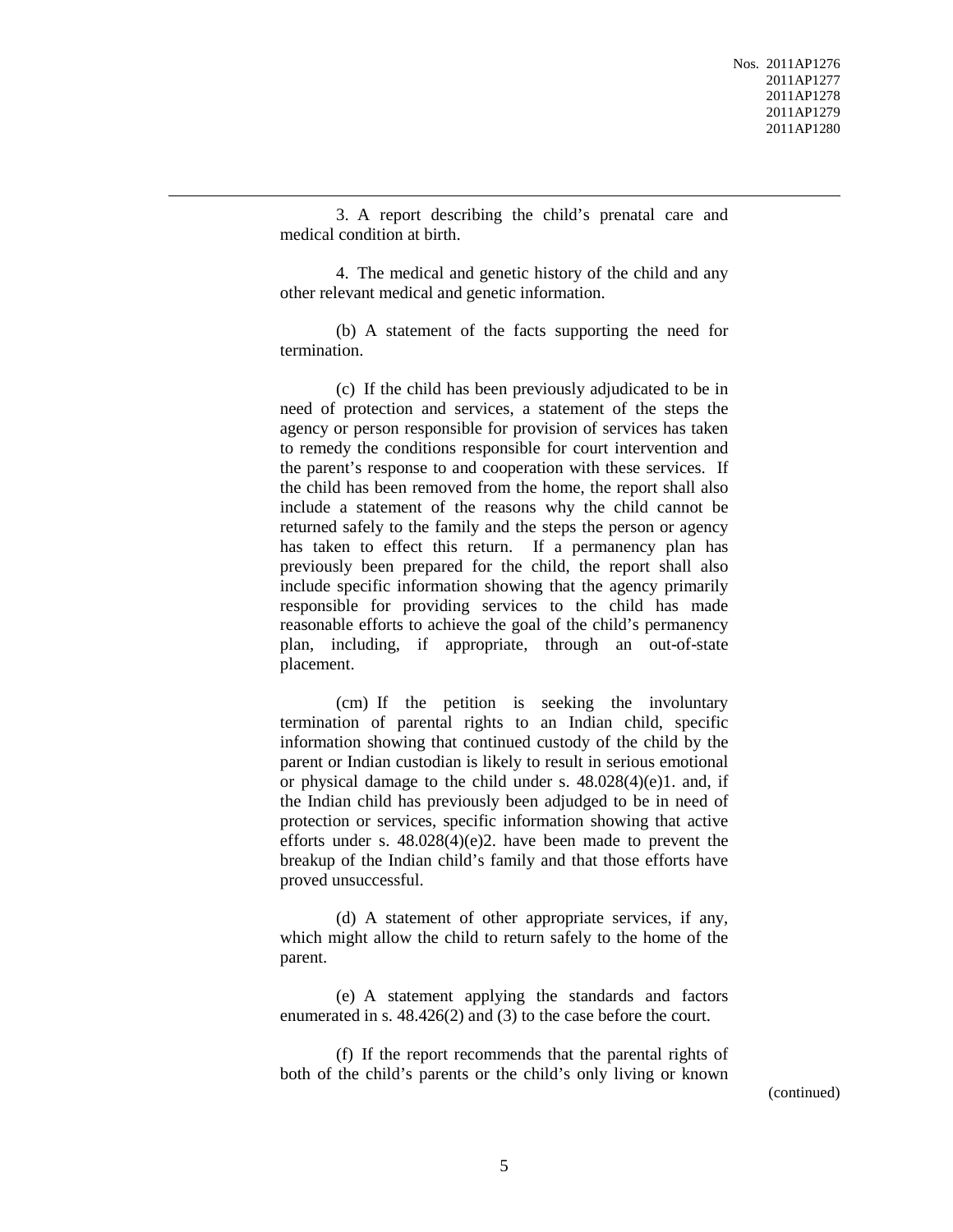(Footnote added.)

Section 48.422(9)(a) (on which Lakesha R. relies in her reply brief):

If a petition for termination of the rights of a birth parent, as defined under s. 48.432(1)(am), is filed by a person other than an agency enumerated under s. 48.069(1) or (2) or if the court waives the report required under s. 48.425, the court shall order any parent whose rights may be terminated to file with the court the information specified under s.  $48.425(1)(am)$ .

She does not contend that the State of Wisconsin is "an agency enumerated in s. 48.069(1) or (2)." Rather, she asserts that the petitions "were filed by the Milwaukee County District Attorney on behalf of the Bureau of Milwaukee Child Welfare," concededly an agency within the purview WIS. STAT. § 48.069. But the petition does not say that.

> parent are to be terminated, the report shall contain a statement of the likelihood that the child will be adopted. This statement shall be prepared by an agency designated in s.  $48.427(3m)(a)1$ . to 4. or (am) and include a presentation of the factors that might prevent adoption, those that would facilitate adoption, and the agency that would be responsible for accomplishing the adoption.

> (g) If an agency designated under s.  $48.427(3m)(a)1$ . to 4. or (am) determines that it is unlikely that the child will be adopted, or if adoption would not be in the best interests of the child, the report shall include a plan for placing the child in a permanent family setting. The plan shall include a recommendation as to the agency to be named guardian of the child, a recommendation that the person appointed as the guardian of the child under s. 48.977(2) continue to be the guardian of the child, or a recommendation that a guardian be appointed for the child under s. 48.977(2).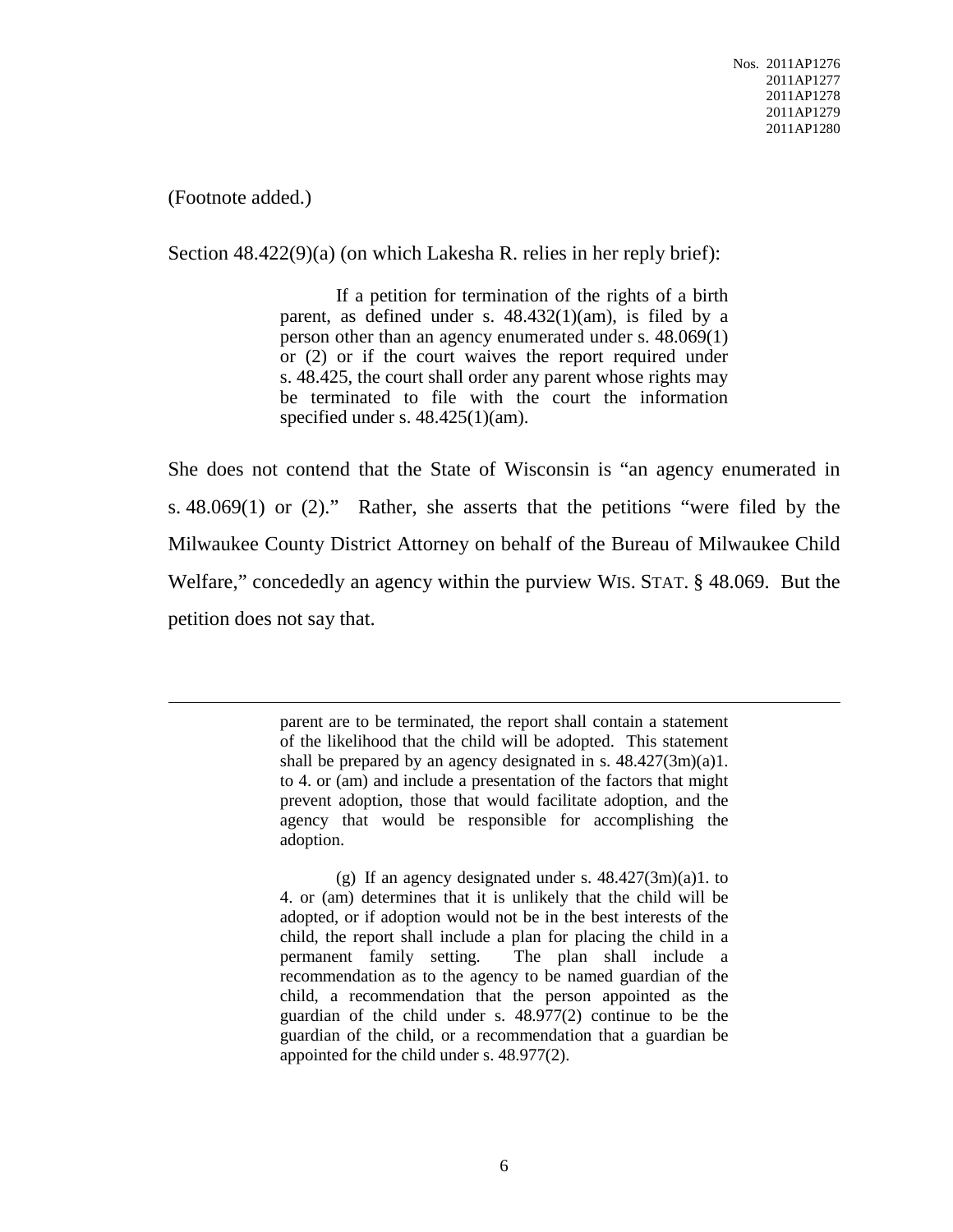¶4 The district attorney is authorized by WIS. STAT. § 48.09(5) to represent "the interests of the public," and, by WIS. STAT. § 48.417(1), to file, as he did here, a petition to terminate parental rights. Significantly, § 48.417(1) recognizes, as an alternative, that "an agency" may *also* file a petition to terminate parental rights; as material, it reads: "*an agency or the district attorney*, corporation counsel or other appropriate official designated under s. 48.09 shall file a petition under s. 48.42(1) to terminate the parental rights of a parent or the parents." (Emphasis added.)

¶5 The Bureau of Milwaukee Child Welfare did not file the petitions here. Thus, there was no need under WIS. STAT. § 48.422(8) for the circuit court to order the Bureau to file a WIS. STAT. § 48.425(1) report. Lakesha R. argues for the first time in her reply brief, however, that in that case, the circuit court had to, under WIS. STAT. § 48.422(9)(a), order *her* to file reports having "the information specified under s.  $48.425(1)(am)$ ." The problem with this contention, however, is that she: (1) never argued to the circuit court that  $\S$  48.422(9) applied (or, for that matter, argued that the circuit court should have directed the Bureau to file the reports encompassed by  $\S$  48.425(1)); and, equally significant, (2) does not tell us what those reports would have had that might have altered the circuit court's determination that termination of her parental rights was in the children's best interests.

¶6 Following the circuit court's finding that there were sufficient grounds to terminate Lakesha R.'s parental rights to the children, the circuit court considered, without objection by any party, whether termination would be in the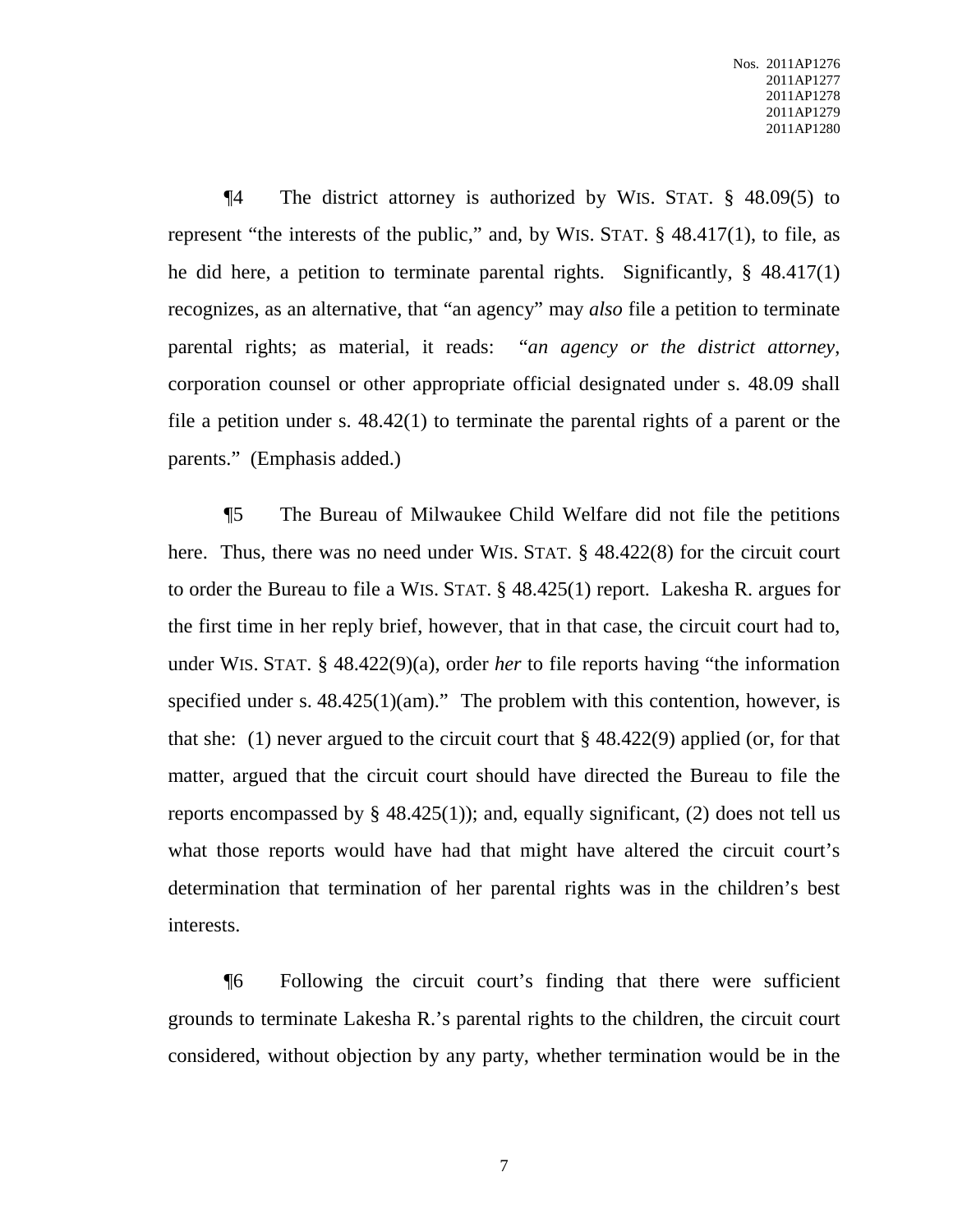children's best interests. This is fully consistent with WIS. STAT. § 48.424(4), which provides:

> If grounds for the termination of parental rights are found by the court or jury, the court shall find the parent unfit. A finding of unfitness shall not preclude a dismissal of a petition under s. 48.427(2). *The court shall then proceed immediately to hear evidence and motions related to the dispositions enumerated in s. 48.42*7. Except as provided in s. 48.42(2g)(ag), the court may delay making the disposition and set a date for a dispositional hearing no later than 45 days after the fact-finding hearing if any of the following apply:

> > (a) All parties to the proceeding agree.

(b) The court has not yet received a report to the court on the history of the child as provided in s. 48.425 and the court now orders an agency enumerated in s. 48.069(1) or (2) to file that report with the court, or, in the case of an Indian child, now orders that agency or requests the tribal child welfare department of the Indian child's tribe to file such a report, before the court makes the disposition on the petition.

(Emphasis added.)

¶7 As a general rule, we will not consider an issue that was not first presented to the circuit court. *See State v. Van Camp*, 213 Wis. 2d 131, 144, 569 N.W.2d 577, 584 (1997). "The reason for this general rule is to give trial courts the opportunity to correct errors, thus avoiding appeals." *Ibid.* This is especially true here; the circuit court could have asked either the Bureau or Lakesha R. for a report, whether required to or not, if Lakesha R. had only asked for or sought a delay to file the reports she now says that the circuit court should have directed her to provide. She did neither. Moreover, as we have already indicated, she does not tell us how any reports she or the Bureau might have filed could have altered the